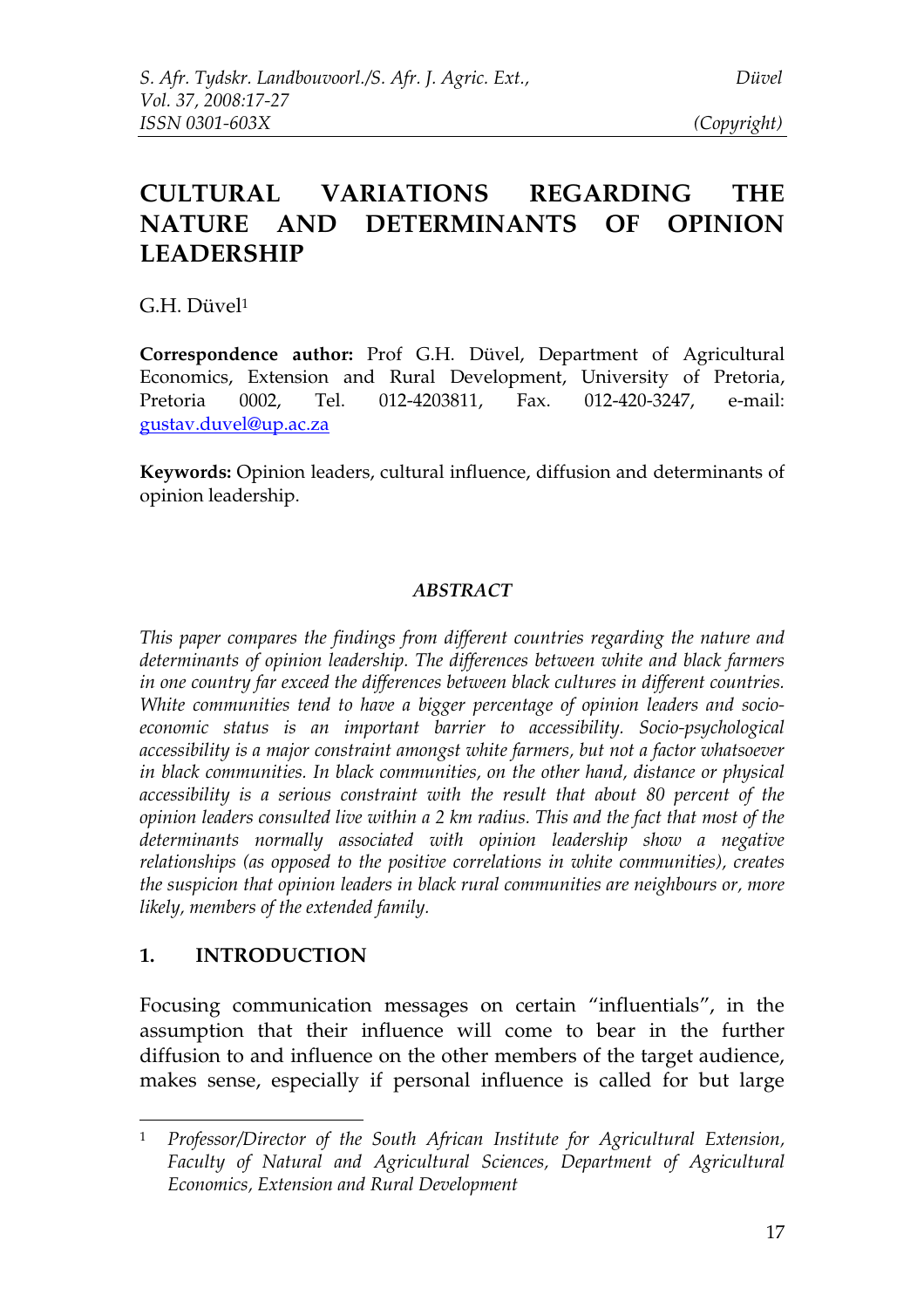numbers or a wide change agent/client ratio make it difficult. This is typically the case in many developing countries where there is usually a shortage of extension workers to facilitate a quick dissemination of agricultural messages. In this context it is fair to assume that the use of influential farmers or opinion leaders can significantly contribute towards an increased diffusion effect.

However, there is, according to Chege *et al* (1976) also evidence suggesting that the "trickle-down" of information and influence does not always occur to a significant degree. Lipton and Longhurst (1985) and Parent and Lovejoy (1987) also come to the conclusion that the influence of opinion leaders is grossly over-estimated.

This could be attributed to the wrong identification of opinion leaders, but at least suggests that their influence is not really known and that little is known about the factors contributing to their influence and whether and to what degree these factors vary significantly between different communities or cultures. This paper draws from a few studies conducted in different countries, namely Uganda (Adupa & Düvel, 1999), Lesotho (Williams, 2005), and South Africa (Düvel, 2005), in trying to find some answers to the above.

## **2. METHODOLOGICAL ASPECTS**

The research approach used in the different surveys and on which this publication is based, varied but had certain commonalities. In all cases use was made of semi-structured interview schedules and the identification of opinion leaders done by the socio-metric method. In response to questions aimed at identifying opinion leadership, respondents had to name the individuals that they would consult if they wanted information or advice on a specific topic as well as those actually consulted and those they regarded as knowledgeable. In most projects preference was given to smaller populations rather than samples of bigger populations, but invariably the nominated individuals outside the group of respondents were also incorporated in the analyses as far as certain data was concerned.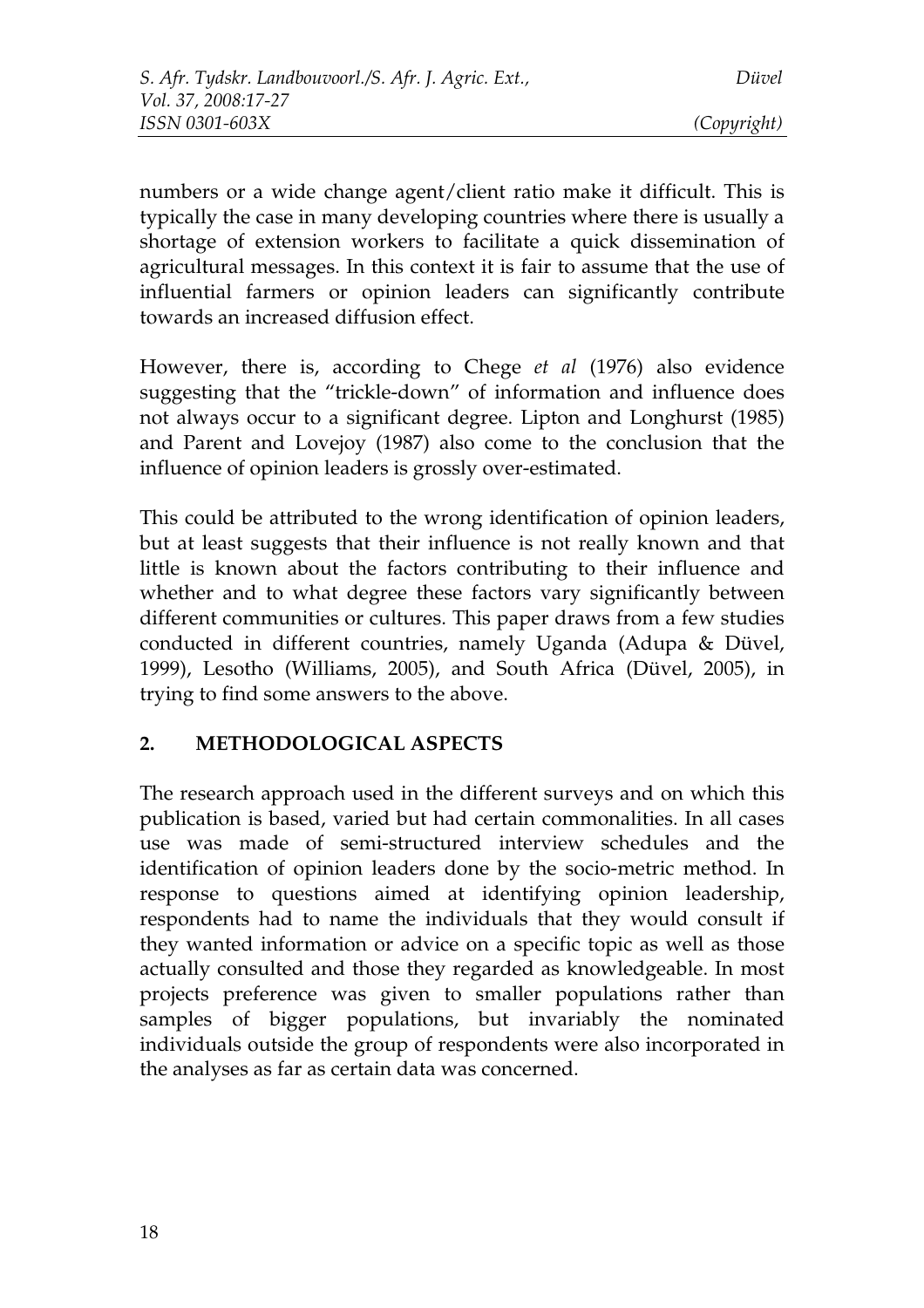### **3. RESULTS**

### **3.1 The scope of opinion leadership**

Earlier research among white commercial farmers in South Africa (Pienaar, 1983) left the impression of a relative small number of opinion leaders having an influence on a large number of followers. This was later found to be very unlikely (Düvel, 1996) and attributable to an incorrect identification of opinion leaders. In response to a question who respondents would consult if they were seeking information or advice on a specific issue, there was a very clear reluctance, perhaps for reasons of prestige or image projection, to nominate individuals as opinion leaders that were not generally regarded to be very knowledgeable. The fact that this led to an incorrect identification of opinion leaders became evident when respondents were requested to distinguish between individuals known as knowledgeable and those really consulted.

This phenomenon, however, does not occur among black small-scale farmers in the sense that they are more candid and open when reporting about their consultation behaviour and they make little or no difference between individuals that they would consult and those that really are consulted. In these communities there is little danger of the wrong individuals being identified.

As far as the number or percentages of opinion leaders in a farming community are concerned, the findings of Williams & Düvel (2005) from Swaziland appear to be pretty representative of the black farming communities.

Accepting nominations of two or more to qualify as opinion leaders, about 23 percent of the farming population can be termed opinion leaders (Figure 1). In white commercial farming communities this percentage is usually higher, varying from about 30 percent (Van der Wateren, 1986) to as high as 40 percent (Bembridge & Burger, 1976), and there are also clear indications of these opinion leaders to be more monomorphic as opposed to the more polymorphic opinion leaders in black farming communities.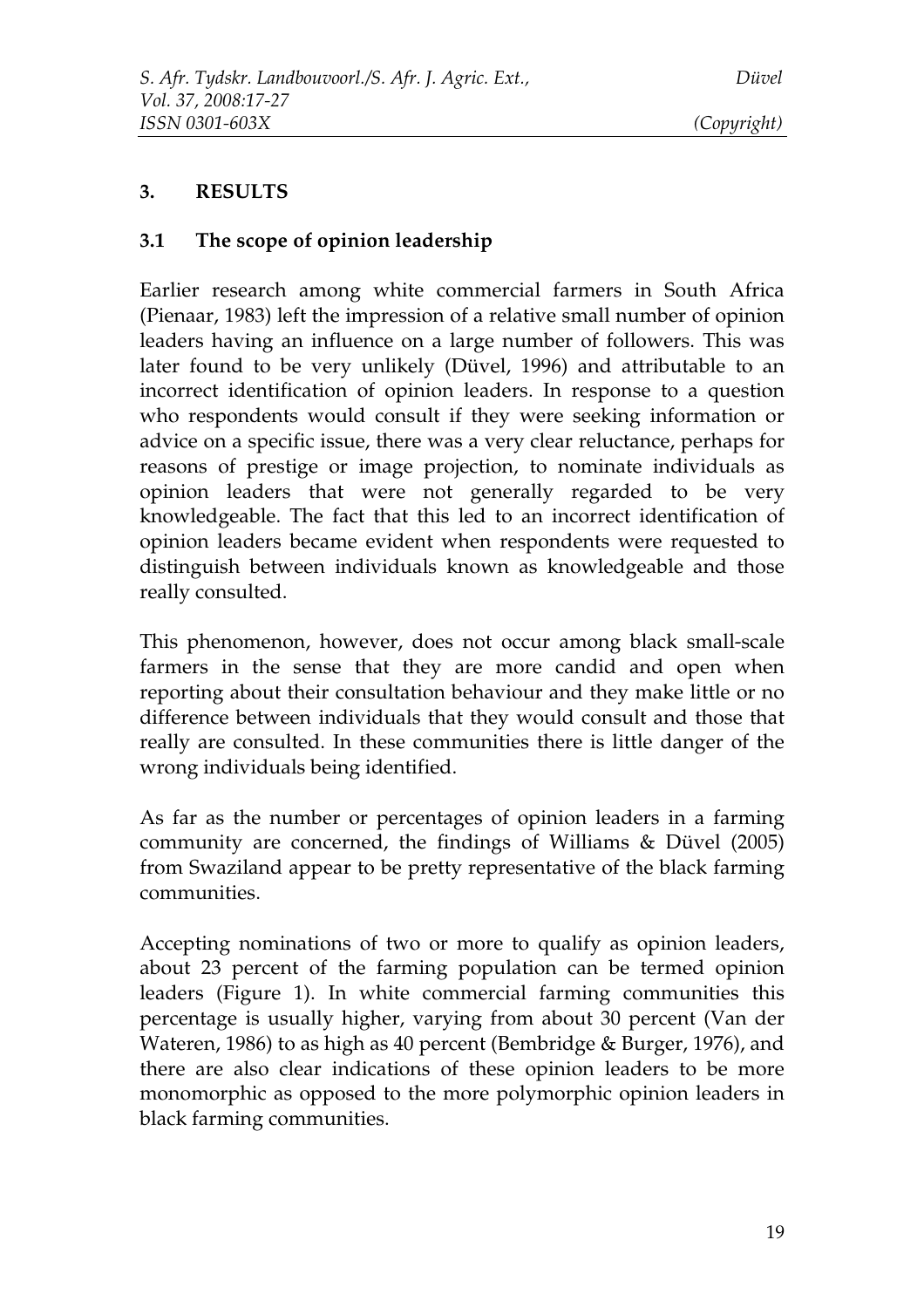

Figure 1: Comparative distribution of small-scale black and commercial white farmers according to the degree of opinion leadership as reflected in the number of nominations (Williams & Düvel, 2005)

#### $3.2$ Determinants of opinion leadership

Socio-economic status is generally accepted as being an important factor in influencing opinion leadership or the pattern of consultations, in the sense that followers usually seek advice from opinion leaders with a higher socio-economic status (Rogers 1983), but if the difference in status is too big the decreasing accessibility can be expected to prevent the flow of information. This appears to be the case among the white farmers (Düvel and Van der Wateren, 1988; van der Wateren 1986) but it does not seem to apply to the black farmers. When black farmers were asked to assess the accessibility of opinion leaders they previously had categorized as having a lower, the same, or a higher socio-economic status than themselves, there was no significant difference regarding accessibility (Table 1).

Even the generalization made by Rogers (1983), namely that opinion leaders have a higher socio-economic status than the followers, does not seem to apply in many black cultures.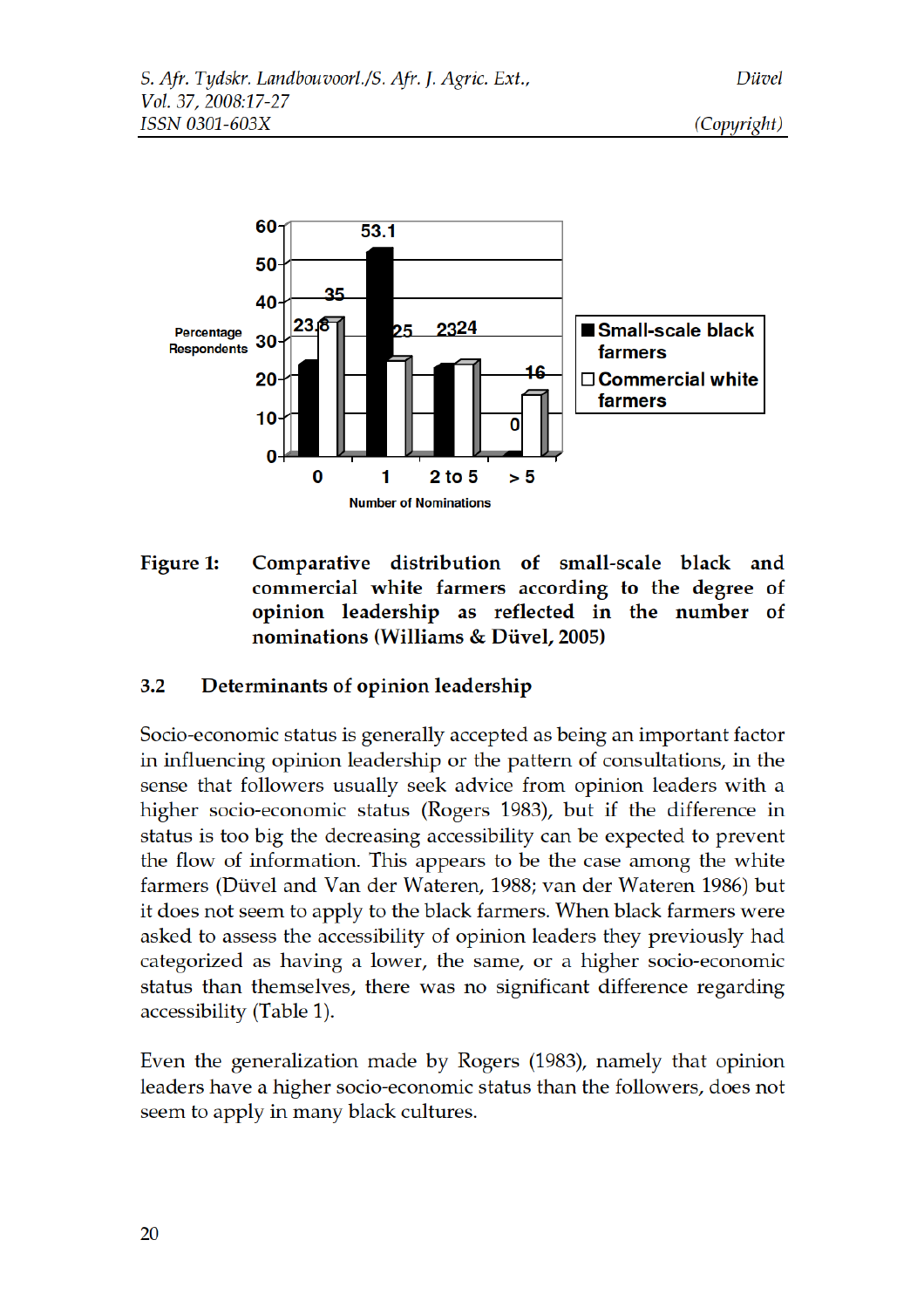| Table 1: | Frequency distribution of opinion leaders according to  |  |  |  |  |  |  |
|----------|---------------------------------------------------------|--|--|--|--|--|--|
|          | their assessed status level and degree of accessibility |  |  |  |  |  |  |
|          | (Williams $\&$ Düvel, 2005                              |  |  |  |  |  |  |

| Degree of            | Distribution per status level |               |             |          |                |               |               |        |
|----------------------|-------------------------------|---------------|-------------|----------|----------------|---------------|---------------|--------|
| accessibility        | Lower                         |               | <b>Same</b> |          | Higher         |               | <b>Totals</b> |        |
|                      | n                             | $\frac{0}{0}$ | $\mathbf n$ | $\%$     | n              | $\frac{0}{0}$ | N             | $\% *$ |
| Very low $(1)$       |                               | 4.3           | $\Omega$    | $\theta$ | $\overline{2}$ | 3.5           | 3             | 1.5    |
| Low $(2)$            | 3                             | 13.0          | 11          | 9.2      | $\overline{2}$ | 3.5           | 16            | 8.0    |
| High(3)              | 11                            | 47.8          | 56          | 46.7     | 28             | 49.1          | 95            | 47.5   |
| Very high (4)        | 8                             | 34.8          | 53          | 44.2     | 25             | 43.9          | 86            | 43.0   |
| <b>Total</b>         | 23                            | 11.5          | 120         | 60.0     | 57             | 28.5          | 200           | 100    |
| <b>Weighted Mean</b> | 3.1                           |               | 3.4         |          | 3.3            |               | 3.3           |        |

 $Chi^2 = 7.408$ , df = 6, p = 0.285 r = 0.061 p = 0.387

Other factors investigated that have opposite influences or relationships in the black and white cultures are age, education, production efficiency and farm size. The normal expectancy would be that opinion leaders do not necessarily differ from their followers in age, but that they are better educated (higher qualifications), have more contact with extension, have bigger farms and are more productive or efficient farmers. In the culture of the small scale black farmers almost the exact opposite appears to be the case. The findings from Lesotho (Williams and Düvel, 2005) indicate that in black farming communities the opinion leaders, particularly the strong opinion leaders, tend to be older, but have lower levels of education ( $r = -0.257$ ;  $p = 0.01$ ) and are, based on production efficiency, not better farmers at all. The opposite rather seems to be the case.

The absence of a significant correlation between farming efficiency and opinion leadership and the fact that only 34.5 percent of the respondents seek advice from individuals that they regard to be more efficient than themselves, seems to indicate that farming efficiency or competence is not such an important issue in a farming environment that is primarily subsistent in nature.

In Lesotho the strength of opinion leadership is negatively related to contact with extension, which could be an indication that extensionists are not aware of or not using the prominent opinion leaders yet and/or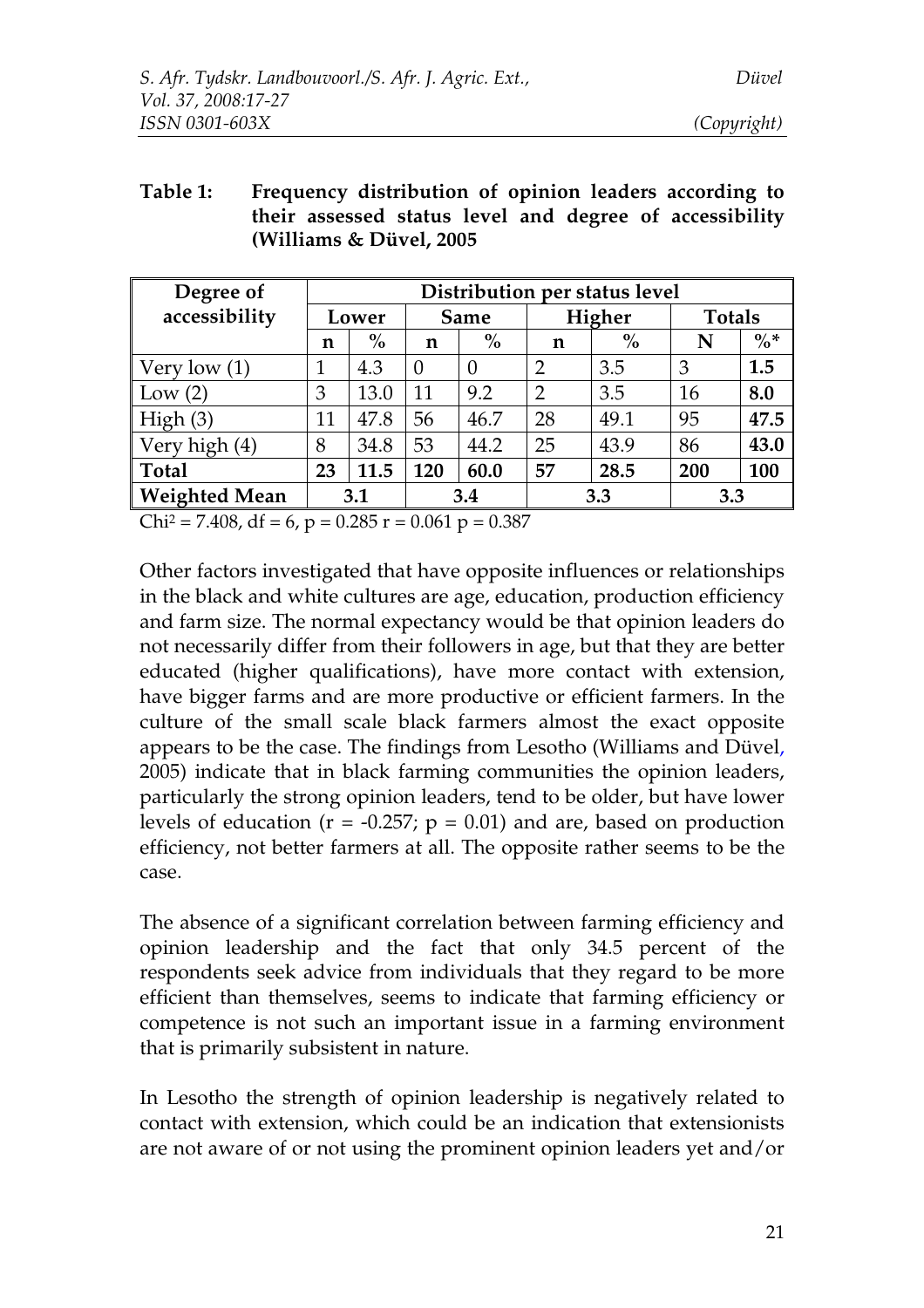that there is a negative relationship between opinion leadership and perceived credibility of the extension service.

#### $3.3$ Accessibility of opinion leaders

Accessibility is probably, next to competence, the most important dimension of opinion leadership. To function as an opinion leader, an individual must not only be seen to have superior or a higher level of knowledge, but there must also be the willingness on the side of potential followers to seek his/her advice, and for that he/she needs to be perceived as accessible. This accessibility has a physical and a sociopsychological dimension:

 $(1)$ Physical accessibility.

If individuals form network links that require the least effort (Rogers and Kincaid, 1981), people in the immediate environment are likely to have more influence than those who are far, because they are physically more accessible when their advice is needed. In the case of the white commercial farmers, the distance or consultation proximity (distance between follower and opinion leader) does not seem to influence the consultations within the bigger community. However, in the small and resource-poor farming situations (Figure 2), the physical distance can be a serious limiting factor as is shown by the following findings from Swaziland (Williams & Düvel, 2005).



### Figure 2: Percentage distribution of opinion leaders according to strength of opinion leadership (number of nominations) and consultation proximity (Williams & Düvel, 2005)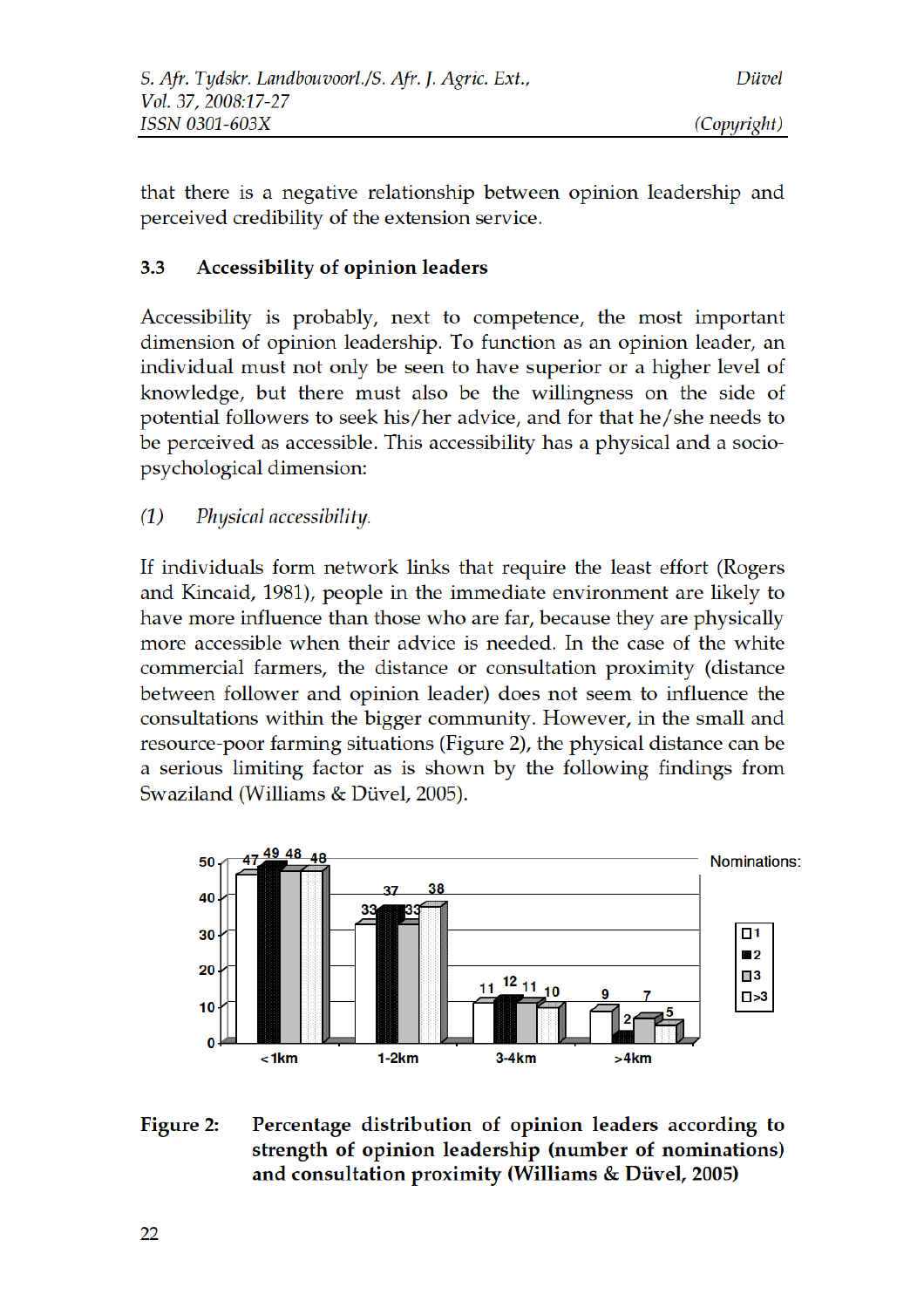About 50 percent of the opinion leaders consulted, live within 1 km radius and almost 80 percent within a distance of 2 km. This could give the impression that opinion leaders are mostly neighbours or members of the own extended family.

#### $(2)$ Socio-psychological accessibility

All surveys done among black farmers, whether in Uganda, South Africa, Lesotho or Botswana, indicated that socio-psychological accessibility is not a constraint. This is in contrast to the situation among white commercial farmers as can be seen from Figure 3.



### Figure 3: The accessibility of opinion leaders in the small-scale and commercial farming situation (Düvel, 1996)

About 90 percent of all black opinion leaders were assessed to have a high or very high accessibility compared to only about 50 percent in the case of white commercial farmers. This means that accessibility is much more critical in the culture of white commercial farmers and largely determines the consultation pattern. Unlike the black farmers, where there was hardly a difference in accessibility assessment between those farmers classified as very knowledgeable and those actually consulted, there were very significant differences in the case of the white commercial farmers. The farmers classified as knowledge leaders, were assessed significantly lower in accessibility, which largely explains why they were not consulted or why their identification and involvement did not have a significant influence on the total extension impact.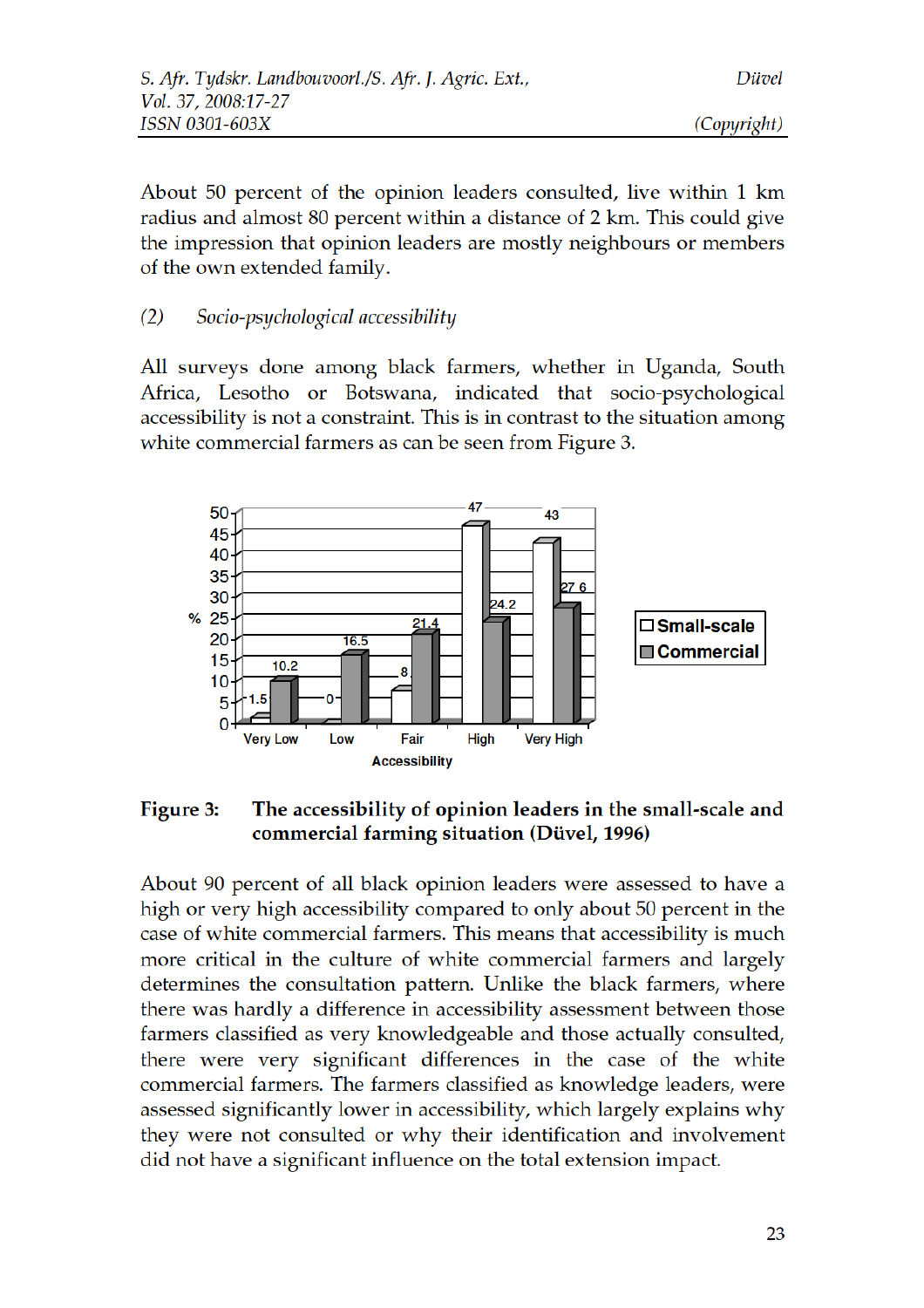Further evidence of the unequal importance of accessibility is found in the relationships between opinion leadership and certain determinants of opinion leadership or factors associated with it.

### **3.4 Accessibility related factors**

Where accessibility has been found to be a limiting factor this has led to further investigations to better understand the concept and factors related to it. These factors include (a) friendship versus kinship, (b) fear of exposure and (c) reciprocity of influence

The assumption, that accessibility is particularly high among friends, led to an analysis of the relationship between accessibility and friendship. This relationship is highly significant among white commercial farmers ( $r = 0.54$ ;  $p = 0.0001$ ), but absent in the black smallscale farming sector. If anything it is the acquaintances that have the edge regarding accessibility. This leads to the strong suspicion that opinion leaders have their main influence within the extended family. For this reason seniority rather than competence is related to opinion leadership in black communities.

One of the major factors responsible for accessibility or the lack thereof is fear of exposure.

The reluctance to consult somebody can in many cases be attributable to the fact that consultation implies recognition of not knowing and thus exposing oneself. This barrier can be overcome if there is reciprocal consultation, i.e. if two individuals consult and advise each other in different fields. Both these aspects were found to correlate significantly in the white commercial situation but not in the black culture, emphasizing once again that accessibility is not a problem or even an issue in many black cultures

## **4. CONCLUSIONS**

1. The fact that strategies based on opinion leadership don't always meet expectations must be ascribed to their wrong identification in some cultures.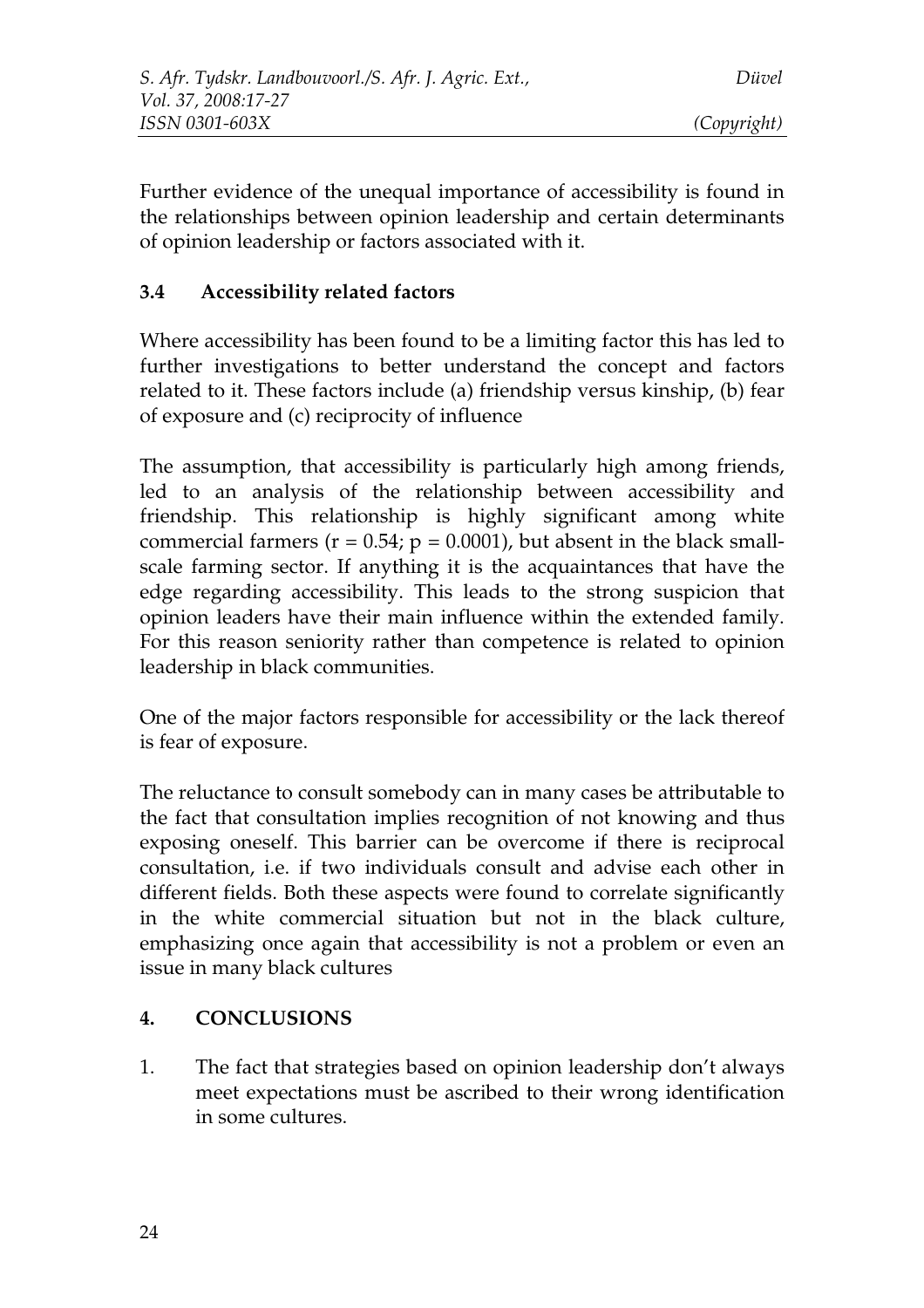- 2. Accessibility is a critical dimension in some cultures, whilst it is not a factor in others. However, more research is required to understand this concept and the degree to which it is a constraint in different cultures.
- 3. Opinion leadership strategies should be combined with other local communication network phenomena.
- 4. An understanding of the diffusion process and its promotion may be better served by a focus on negative opinion leaders, an area largely overlooked by research.

### **REFERENCES**

ADUPA, J., & DÜVEL, 1999. The importance of opinion leaders in agricultural production among male and female farmers of the Kusenge Parish in the Mukono District of Uganda. *S. Afr. J. Agric. Ext.,* 28:32-44.

BEMBRIDGE, T.J. & BURGER, P.J., 1976. The importance of opinion leaders in extension. *S. Afr. J. Agric. Ext.* 5:13-17.

CHEGE, F.W., RÖLING, N., SUURS, F. & ASCROFT, J., 1976. *Small farmers on the move: Results of a panel study in rural Kenya.* Paper presented at the Fourth World Congress of Rural Sociology, Toran, Poland, August 9-15, 1976.

DÜVEL**,** G.H., 1996. The role of competence in the identification and functioning of opinion leaders. *S. Afr. J. Agric. Ext.* 25:18-26.

DÜVEL, G.H. & VAN DER WATEREN, J.J., 1988. The identification and accessibility of opion leaders. S.A. Institute for Agricultural Extension. Research Report. (unpublished).

LIPTON, M. & LONGHURST, R., 1985. *Modern varieties: International research and the poor.* Washington: World Bank Consultative Group on International Agricultural Research. Study Paper 2.

PARENT, F.D. & LOVEJOY, S.B., 1987. Communication strategy: Does the two-step still work? *ACE Quarterly, 1:5-7.*